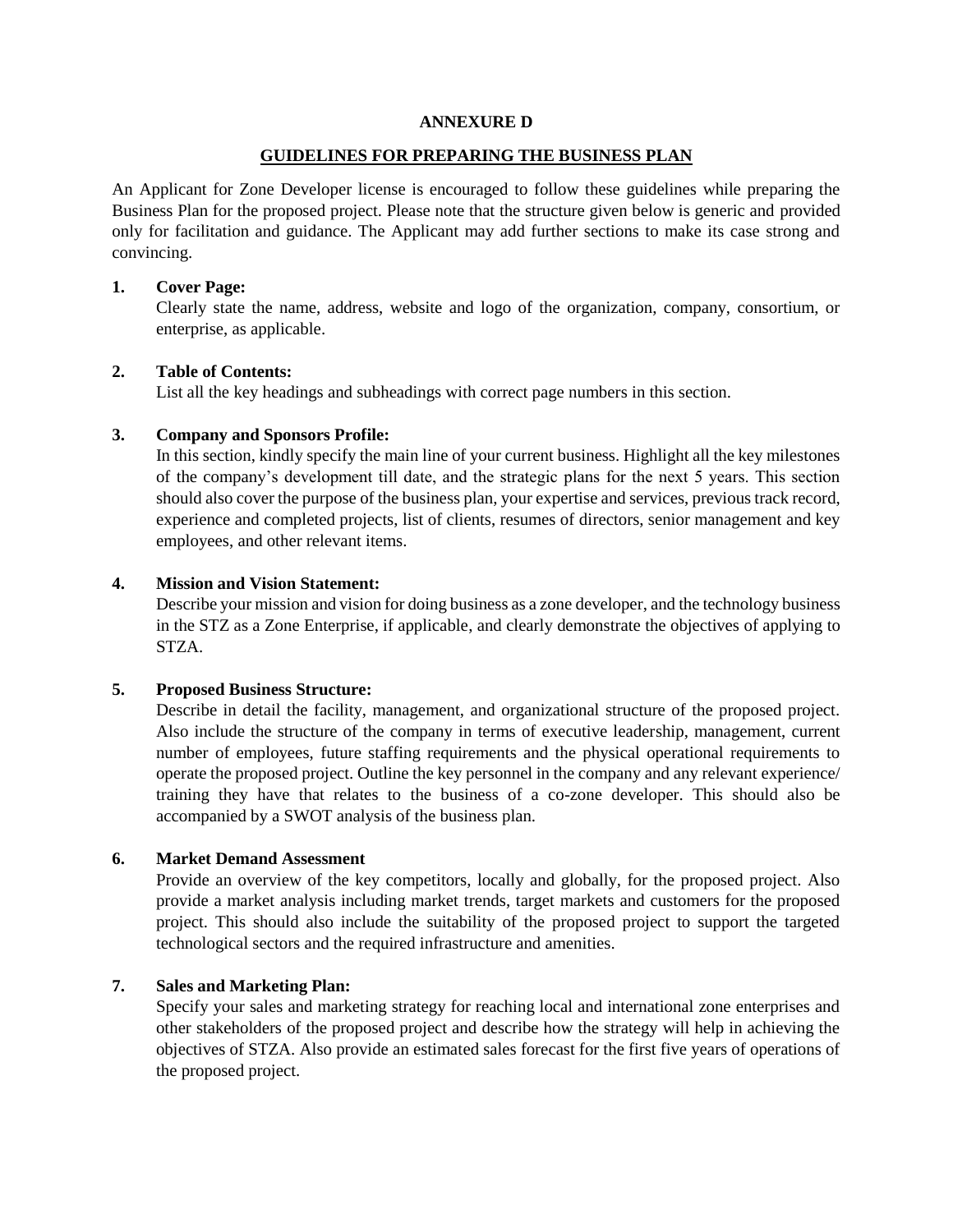## **8. Economic Impact Analysis and Operational Plan:**

A Zone Developer is required to create a zone plan that attracts industry, academia and government, in the triple helix model, to create a technology eco-system within the zone. Accordingly, through the Applicant's plans for the zone, the Applicant is requested to provide the following information in the form provided below to demonstrate how the Applicant aims to fulfil the core strategic objectives of STZA:

Accordingly, through the Applicant's plans for the zone, the Applicant is requested to provide the following information in the form provided below to demonstrate how the Applicant aims to fulfil the core strategic objectives of STZA:

In case the tenants (prospective Zone Enterprises) are already known, please note that this information will also be obtained from them and aggregated by STZA to form an overall economic impact assessment of the Zone Developer and the overall STZ.

| <b>STRATEGIC OBJECTIVES</b>                                                                                                                                                                                                                                 |                                 |                                                                                                                                                                                                   |  |
|-------------------------------------------------------------------------------------------------------------------------------------------------------------------------------------------------------------------------------------------------------------|---------------------------------|---------------------------------------------------------------------------------------------------------------------------------------------------------------------------------------------------|--|
| S. No                                                                                                                                                                                                                                                       | <b>Type</b>                     | Applicant is requested to specify details                                                                                                                                                         |  |
| $\mathbf{1}$                                                                                                                                                                                                                                                | Investment $-$ FDI              | [insert] In USD;<br>For Year-1,2,3,4,5 (separate figures)                                                                                                                                         |  |
| $\overline{2}$                                                                                                                                                                                                                                              | Investment<br>Local             | [insert] In PKR;<br>For Year-1,2,3,4,5 (separate figures)                                                                                                                                         |  |
| 3                                                                                                                                                                                                                                                           | <b>Job Creation</b>             | [insert] In Number of Total Jobs Created;<br>For Year-1,2,3,4,5<br>Please bifurcate by category as applicable, <i>i.e.</i> ,<br>Management, Engineers, Technicians, Support<br>Staff, Labor, etc. |  |
| The remaining requirements in this table from serial numbers 4 till 9 are only applicable on those<br>Applicants that will also use space in the building for their own technology business as a Zone<br>Enterprise and are submitting a Joint Application. |                                 |                                                                                                                                                                                                   |  |
| $\overline{4}$                                                                                                                                                                                                                                              | <b>Exports</b>                  | [insert] In USD;<br>For Year-1,2,3,4,5 of Commercial Operations                                                                                                                                   |  |
| 5                                                                                                                                                                                                                                                           | Import<br>Substitution          | [insert] In USD;<br>For Year-1,2,3,4,5 of Commercial Operations                                                                                                                                   |  |
| 6                                                                                                                                                                                                                                                           | Human<br>Capital<br>Development | [insert] In Number of Total Certifications;<br>For Year-1,2,3,4,5                                                                                                                                 |  |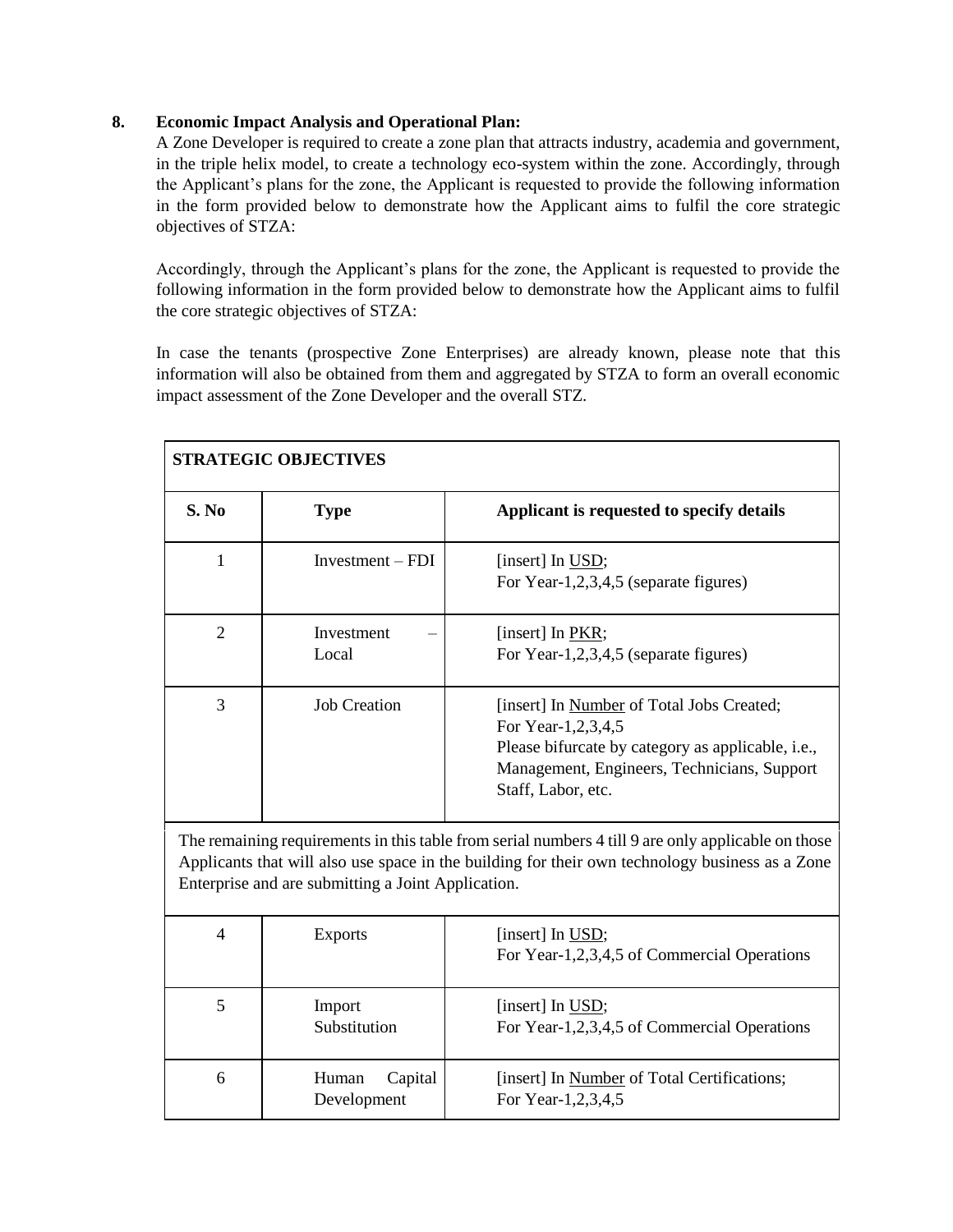| <b>STRATEGIC OBJECTIVES</b> |                                         |                                                                                                                                                                                                                                                                                |
|-----------------------------|-----------------------------------------|--------------------------------------------------------------------------------------------------------------------------------------------------------------------------------------------------------------------------------------------------------------------------------|
| S. No                       | <b>Type</b>                             | Applicant is requested to specify details                                                                                                                                                                                                                                      |
|                             |                                         | Please indicate estimated total value of<br>certifications                                                                                                                                                                                                                     |
| $\overline{7}$              | Technology<br>Transfer                  | [insert] In Number of Technologies Transferred;<br>For Year-1,2,3,4,5<br>Please indicate list of technologies intended to<br>be transferred immediately and new<br>technologies introduced                                                                                     |
| 8                           | $R&D - Budget$                          | [insert] In USD;<br>For Year-1,2,3,4,5<br>The R&D Budget should be a fraction of total<br>investment $(FDI + Local)$ intended to be<br>invested in development of new products,<br>software, services, etc.                                                                    |
| 9                           | $R&D$ – Existing<br><b>IP</b> Portfolio | [insert] In Number of Total Intellectual Property<br>Rights (IPRs)<br>The applicant is requested to specify categories<br>(utility patent, industrial design, copyright,<br>trademark, etc.) as well as status (whether filed<br>or awarded) and jurisdiction (country or PCT) |

For all claims, please provide supporting documentation in this section. For example, if investments (FDI or local) are claimed, please show capability to invest. This may be shown via equity of own company, via equity of partners along with letters of support, via IPO evaluation, and alike. For future years, projections may be shown in case of investments, exports, etc.

Sensitivity analysis of changes in key variables and drivers on project viability should be added here.

An operational plan should also be included relating to the proposed business, academic and commercial activities mix for the Applicant's proposed project, to ensure that an ideal mix is created for commercial activity as well as research, technological consultations, training for start-ups, small and medium-sized enterprises, and opportunities on technology transfer and international cooperation. The operational plan should also outline the facilities to be provided by the Applicant including amenities and general services.

# **9. Design and Construction:**

The Business Plan should include preliminary architectural drawings and proposed lay out plans for the development on the proposed project. Details should also be provided for the proposed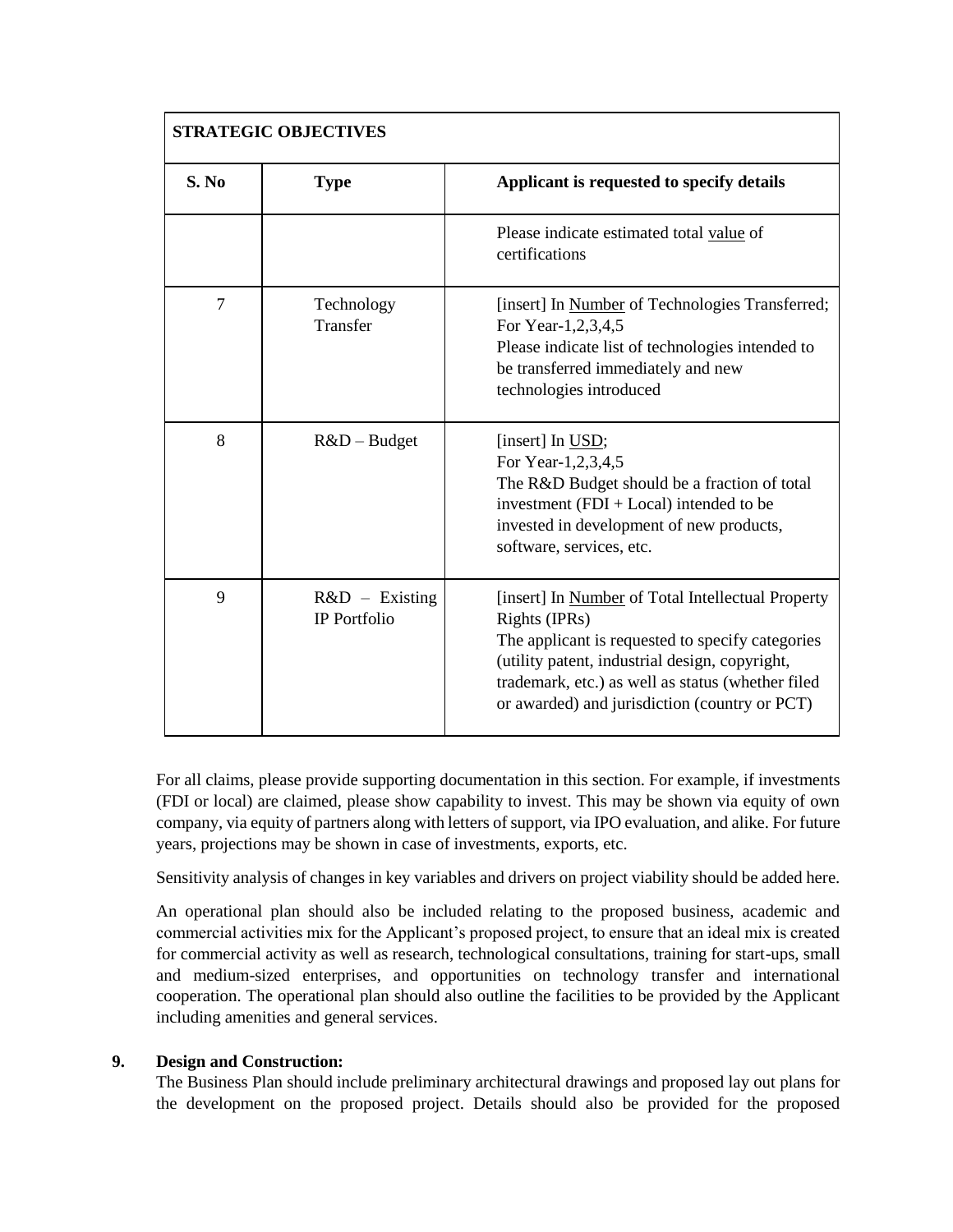construction plan and schedule, along with any infrastructure or other support that may be required from STZA.

## **10. Growth Plan:**

In this section, outline the intended future development and growth plan of the proposed project including but not limited to future development plans, research & development activities, new market entrance, technology transfer, new hiring requirements, potential funding sources etc. The plan should also highlight the sustainability and expansion strategy of the proposed project.

## **11. Land Plans:**

The Business Plan should include details regarding the land requirement of the Applicant in acres, land use plan and matrix, proposed development and infrastructure requirements, and utilities requirements.

## **12. Financial Plan and Projections:**

The Business Plan should include detailed projected financial statements including income statement, balance sheet and cashflows for the initial five years of the proposed project. The assumptions and drivers supporting the revenues, costs and other items should be clearly and accurately listed in the document. The plans must include profitability and return on project KPIs e.g., NPV, IRR etc. It is mandatory that the business plan is reviewed and examined by an independent financial expert with evidence attached in the form of an expert report.

## **13. Funding and Investment Strategy:**

The Business Plan should include a detailed funding plan and evidence of the sources of income that will be utilized by the Applicant including potential risks. The funding plan should also include the proposed rental/leasing plans for the land in relation to the zone enterprises and other general service providers. It should also include the investment strategy of the Applicant.

## **14. Critical Risks to the Plan including Mitigation Steps:**

Describe critical risks faced by the Applicant (both current and in the future). Examples include internal characteristics, uniqueness, investment, external characteristics, customer availability, technical obsolescence, operational obstacles, regulatory barriers, competition etc. The risk mitigation should be clearly mentioned against each identified risk.

# **15. Legal & Regulatory Approvals:**

Provide details regarding the legal structure of the Applicant. Also include the list of approvals required for the development and operation of the proposed project in line with the regulatory requirements of STZA, and other applicable authorities.

# **16. Assistance Required:**

Provide a short paragraph or list of areas where you require support from the government and regulatory authorities through STZA.

## **17. Additional Information:**